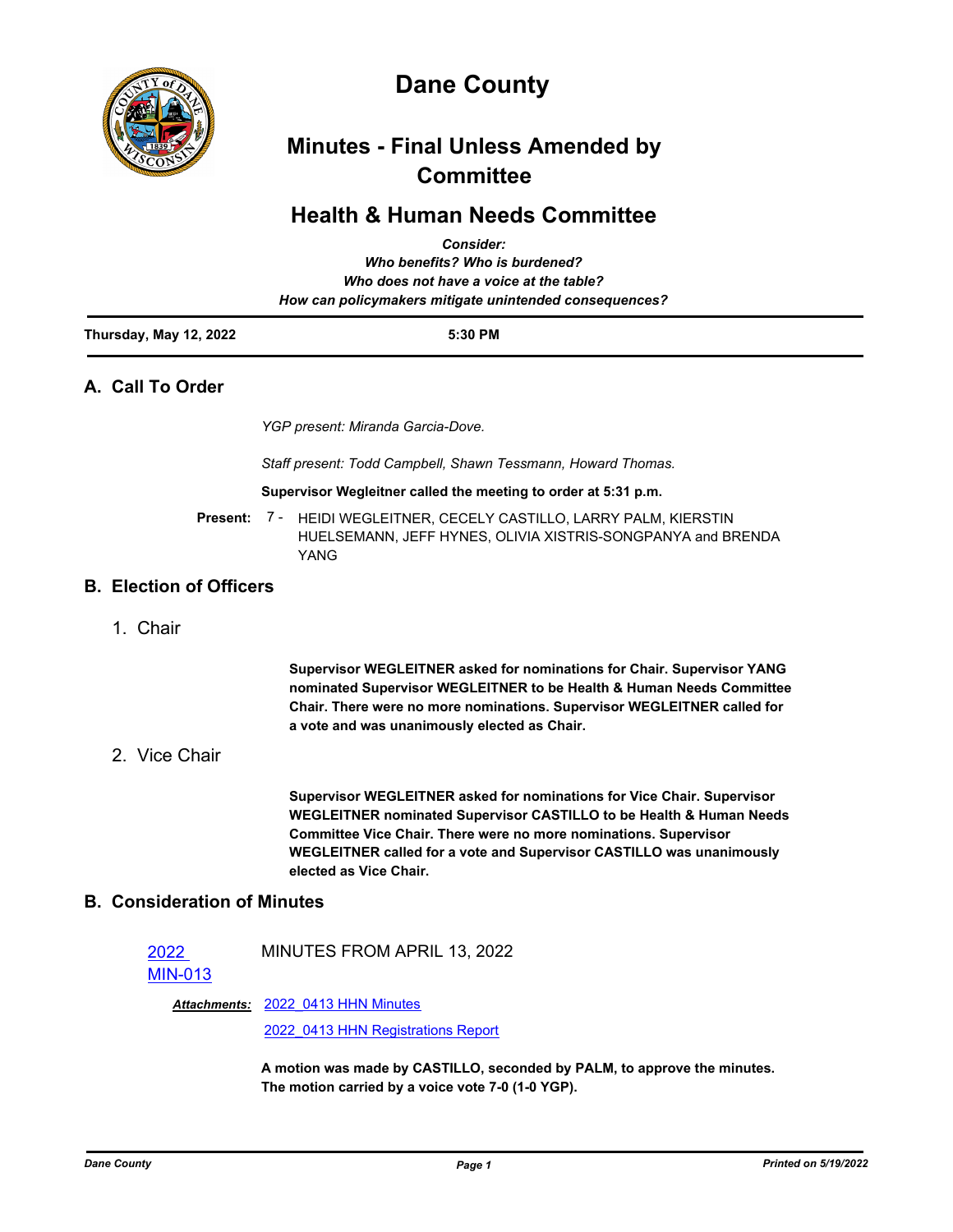## **C. Fund Transfers**

**1.** 2022 [FTR-002](http://dane.legistar.com/gateway.aspx?m=l&id=/matter.aspx?key=22770) TRANSFER BETWEEN POS LINES FOR PSYCHIATRIST AND PHYSICIAN AT BPHCC

*Attachments:* [2022 FTR-002 2204050 - 5 - Transfer between POS lines at BPHCC](http://dane.legistar.com/gateway.aspx?M=F&ID=3210e614-d2e1-496c-a35a-82c63fba4d43.pdf)

*Rachel Friedman spoke in support of the Fund Transfer.*

**A motion was made by CASTILLO, seconded by HUELSEMANN, that the Fund Transfer be recommended for approval. The motion carried by a voice vote 7-0 (1-0 YGP).**

### **D. Referrals (Resolutions & Ordinance Amendments)**

**1.** 2021 [RES-104](http://dane.legistar.com/gateway.aspx?m=l&id=/matter.aspx?key=20570) ACCEPTING RELIEF FUNDS AND AUTHORIZING EXPENDITURES FOR EMPLOYEE RECOGNITION DCDHS - BPHCC DIVISION

*Sponsors:* DOYLE and VELDRAN

#### [2021 RES-104](http://dane.legistar.com/gateway.aspx?M=F&ID=be4b4a9c-af96-49a1-8539-cf1118d3d1ce.pdf) *Attachments:*

[2021 RES-104 FISCAL NOTE](http://dane.legistar.com/gateway.aspx?M=F&ID=7d355b2a-6ad6-4f5e-a934-bd17dd4b4b7d.pdf)

[SUB to 2021 RES-104 \(PROPOSED-DOYLE\)](http://dane.legistar.com/gateway.aspx?M=F&ID=bf86d49b-1daa-4a31-9f09-148f71947d73.pdf)

[SUB to 2021 RES-104 FISCAL NOTE \(PROPOSED-DOYLE\)](http://dane.legistar.com/gateway.aspx?M=F&ID=da5bb098-8658-4827-b8a4-ff534b405e28.pdf)

*Derek Wallace spoke neither in support or opposition of the Resolution.*

**A motion was made by CASTILLO, seconded by YANG, that the Substitute Resolution be recommended for approval. The motion carried by a voice vote 7-0 (1-0 YGP).**

**3.** 2022 [RES-003](http://dane.legistar.com/gateway.aspx?m=l&id=/matter.aspx?key=22716) AUTHORIZING AN EXTENSION OF LTE HOURS DCDHS - HAA DIVISION

*Sponsors:* DOYLE and KIGEYA

[2022 RES-003](http://dane.legistar.com/gateway.aspx?M=F&ID=55bd489a-09ec-4af3-92f7-1ea04122da02.pdf) *Attachments:*

[2022 RES-003 FISCAL NOTE](http://dane.legistar.com/gateway.aspx?M=F&ID=b371b03c-cb22-4927-ad54-c1ff57643328.pdf)

**A motion was made by CASTILLO, seconded by HUELSEMANN, that the Resolution be recommended for approval. The motion carried by a voice vote 7-0 (1-0 YGP).**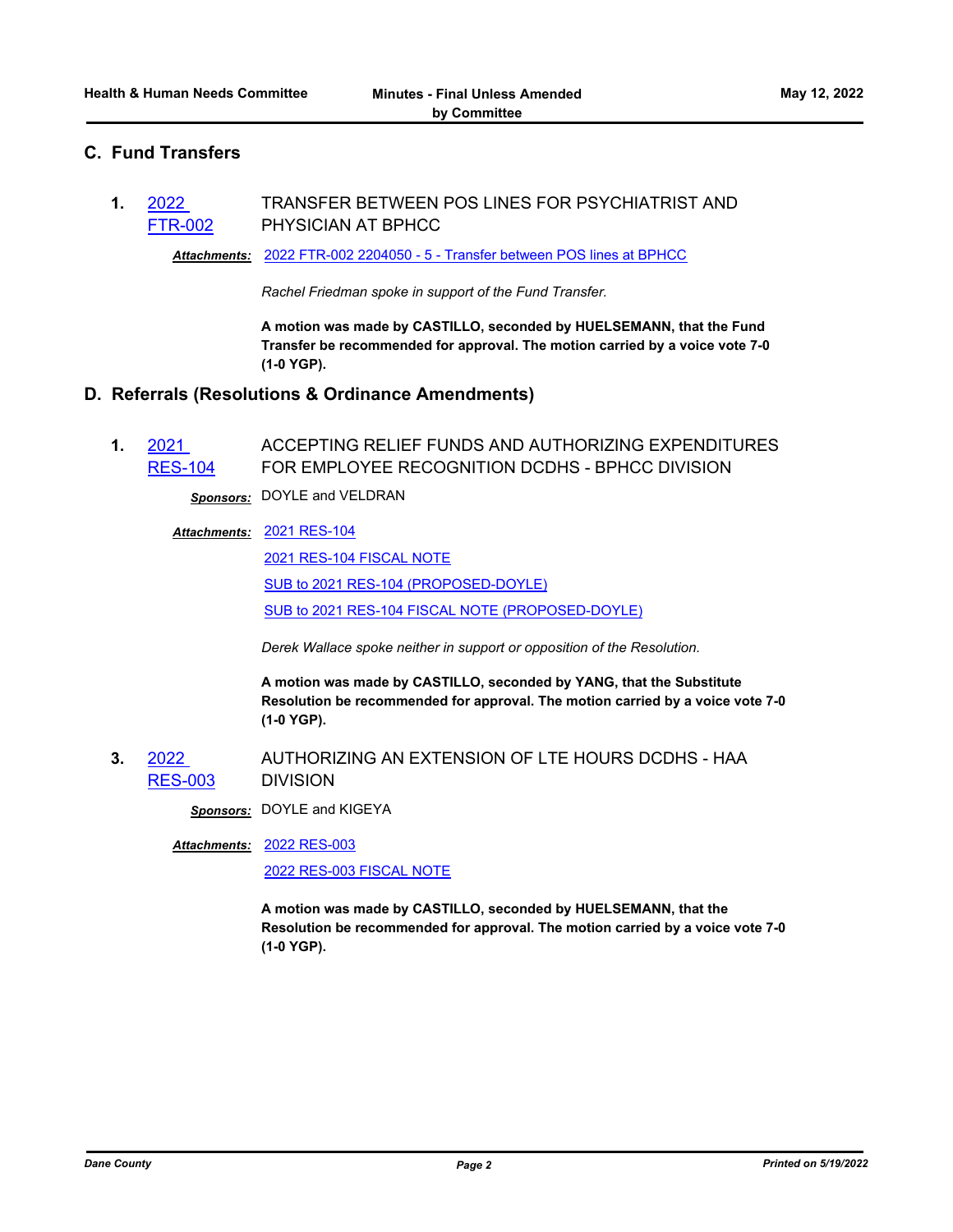#### **4.** 2022 [RES-005](http://dane.legistar.com/gateway.aspx?m=l&id=/matter.aspx?key=22772) AUTHORIZING RECLASSIFICATION OF VACANT SOCIAL WORKER POSITIONS TO CASE MANAGER POSITIONS DCDHS - ACS DIVISION

*Sponsors:* DOYLE and KIGEYA

#### [2022 RES-005](http://dane.legistar.com/gateway.aspx?M=F&ID=659c1637-efcc-4010-81c9-0b7049713882.pdf) *Attachments:*

#### [2022 RES-005 FISCAL NOTE](http://dane.legistar.com/gateway.aspx?M=F&ID=9f433291-4fa7-4e0e-95d2-7e4fc1898fc9.pdf)

*Kate Gravel and Maureen Murphy spoke in opposition to the Resolution.*

*The following individuals registered in opposition to the Resolution: Sharron Hubbard-Moyer, Rachel Friedman, Derek Wallace, Brenda Ziegler, Colleen Neary, Marrisa Burack, Neil Rainford, Sarah Kasel, Amy Harsh, Brian Standing, Amy Otto, Tammy Haynes Sauk, Deborah Vieaux, Erick Anderson.*

**A motion was made by CASTILLO, seconded by YANG, that the Resolution be recommended for approval. The motion was not acted on.**

**A motion was made by PALM, seconded by HYNES, to postpone the Resolution to the meeting on May 26th. The motion carried by a voice vote 7-0 (1-0 YGP).**

**6.** 2022 [RES-019](http://dane.legistar.com/gateway.aspx?m=l&id=/matter.aspx?key=22816) MODIFYING POSITION AUTHORITY FOR CASE MANAGER BILINGUAL (SPANISH) POSITION DCDHS - ACS DIVISION

*Sponsors:* DOYLE, HUELSEMANN and RITT

[2022 RES-019](http://dane.legistar.com/gateway.aspx?M=F&ID=c4ce2d3a-6eb5-428b-8ebf-f1a6c635bf25.pdf) *Attachments:*

[2022 RES-019 FISCAL NOTE](http://dane.legistar.com/gateway.aspx?M=F&ID=a96dfd1d-1358-4817-8d90-09ed4ee90698.pdf)

**A motion was made by HUELSEMANN, seconded by YANG, that the Resolution be recommended for approval. The motion carried by a voice vote 7-0 (1-0 YGP).**

**10.** 2022 IN SUPPORT OF ACCESS TO ABORTION CARE

[RES-024](http://dane.legistar.com/gateway.aspx?m=l&id=/matter.aspx?key=22826)

*Sponsors:* CASTILLO, RITT, PALM, SMITH, HUELSEMANN, CHAWLA, HATCHER, EICHER, BOLLIG, JOERS, WRIGHT, ANDRAE, DOYLE, BARE, DOOLAN, KIGEYA, WEGLEITNER, COLLINS, RATCLIFF, PELLEBON and YANG

#### [2022 RES-024](http://dane.legistar.com/gateway.aspx?M=F&ID=61046dfe-fff8-4e0a-8f00-d2f36d3c9936.pdf) *Attachments:*

Sub to 2022 RES-024 (Proposed-Castillo)

**A motion was made by CASTILLO, seconded by HUELSEMANN, that Sub 1 to the Resolution be recommended for approval. The motion carried by a voice vote 7-0 (1-0 YGP).**

**A motion was made by YANG, seconded by HUELSEMANN, that the Resolution be recommended for approval as amended by the Substitute. The motion carried by a voice vote 7-0 (1-0 YGP).**

## **E. Items Requiring Committee Action**